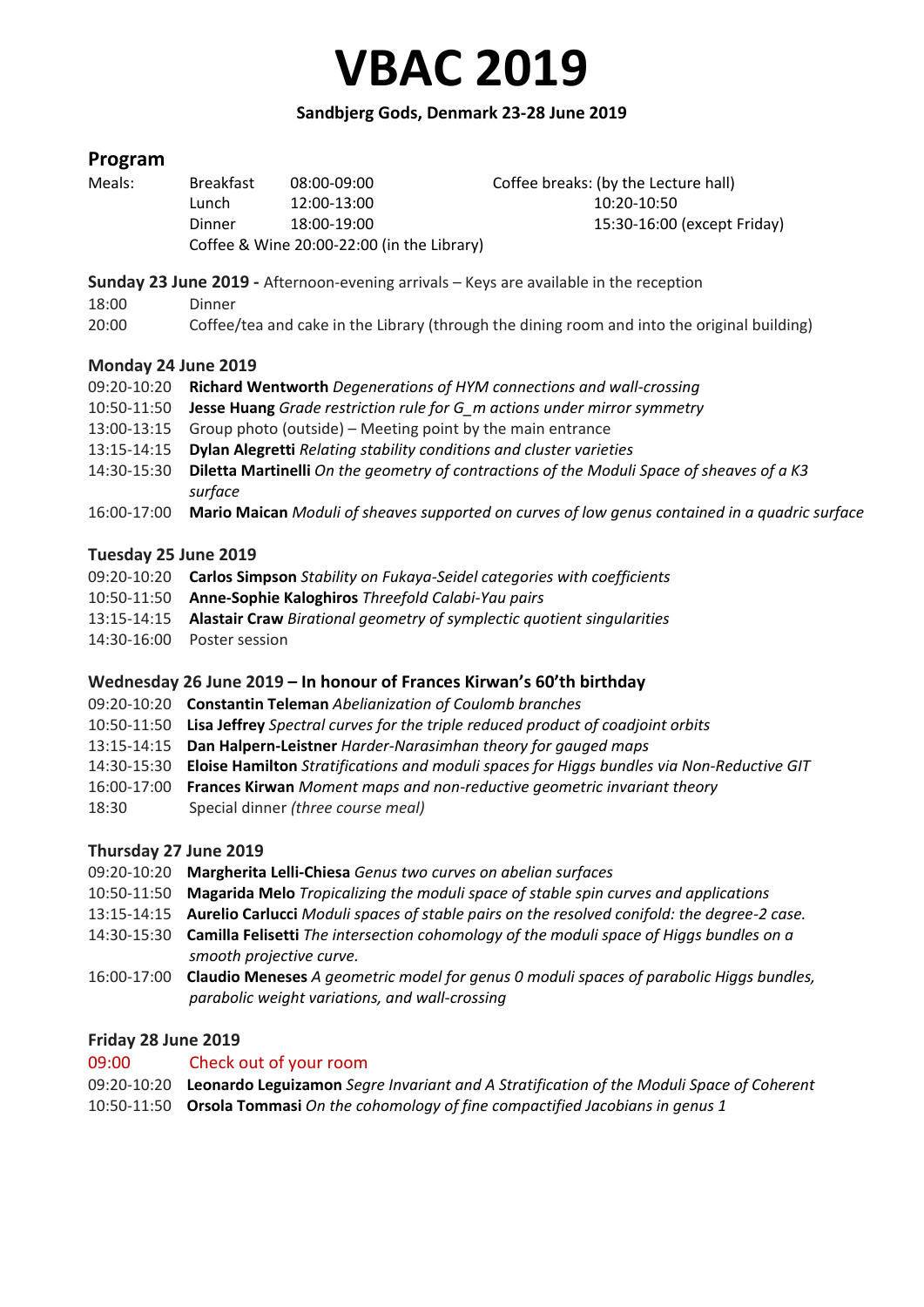#### **Sandbjerg Gods, Denmark 23-28 June 2019**

# **Abstracts**

#### **Richard Wentworth** *Degenerations of HYM connections and wall-crossing*

I will discuss relationships between semistable coherent sheaves and the behavior of Hermitian-Yang-Mills connections on projective manifolds under deformations of the polarization.

#### **Dylan Alegretti** *Relating stability conditions and cluster varieties*

Associated to a quiver with potential are two interesting spaces. The first is a complex manifold parametrizing Bridgeland stability conditions on a triangulated category, and the second is a cluster variety with a natural Poisson structure. The structure of each space is controlled by the combinatorics of quiver mutations, but the combinatorics is used quite differently in the two cases. Whereas the space of stability conditions has a wall-and-chamber decompose-tion, the cluster variety is defined as a union of algebraic tori glued by birational maps. In this talk, I will describe the relationship between these two spaces for quivers of Dynkin type A. Using ideas from the theory of differential equa-tions, I will construct a local biholomorphism from the space of stability conditions to the cluster variety and explain how this map relates the structures of the two spaces.

#### **Jesse Huang** *Grade restriction rule for G\_m actions under mirror symmetry*

It is wellknown that derived categories of GIT quotients can be understood through grade restriction windows. In fact, the story can be realized in the mirror picture by studying partially wrapped Fukaya categories of the mirrors of various loci in the GIT construction. I will discuss how mirror symmetry preserves the windows in a collection of examples.

# **Diletta Martinelli** *On the geometry of contractions of the Moduli Space of sheaves of a K3 surface*

I will describe how recent advances have made possible to study the birational geometry of hyperkaehler varieties of K3-type using the machinery of wall-crossing and stability conditions on derived categories as developed by Tom Bridgeland. In particular Bayer and Macrì relate birational transformations of the moduli space M of sheaves of a K3 surface X to wall-crossing in the space of Bridgeland stability conditions Stab(X). I will explain how it is possible to refine their analysis to give a precise description of the geometry of the exceptional locus of any birational contraction of M.

# **Mario Maican** *Moduli of sheaves supported on curves of low genus contained in a quadric surface*

We compute the Betti numbers of some moduli spaces of sheaves supported on curves of genus 2, 3 or 4 that are contained in a smooth quadric surface. The sheaves are assumed to be Gieseker semi-stable relative to the usual polarization of the quadric surface. Our technique (which is not new) is to relate the moduli spaces to certain flag Hilbert schemes whose Betti numbers are easy to compute, via the notion of alpha-semistability for coherent systems introduced by Le Potier. In our case, the parameter alpha is just a positive real number. A familiar wall-crossing phenomenon occurs when alpha transits through definitely many so-called 'singular values'.

#### **Carlos Simpson** *Stability on Fukaya-Seidel categories with coefficients*

This is joint work with F. Haiden, L. Katzarkov and P. Pandit. We define Fukaya-Seidel categories with constant coefficients on a disk with boundary points. This allows us to consider a conjecture of Kontsevich, related to a folklore conjecture about stability conditions and special Lagrangians, saying that semistable objects are those represented by Gaiotto-Moore-Neitzke spectral networks. Our idea for the proof in a first case involves mirror symmetry with stability conditions on the B-side category of equivariant coherent sheaves on an elliptic curve.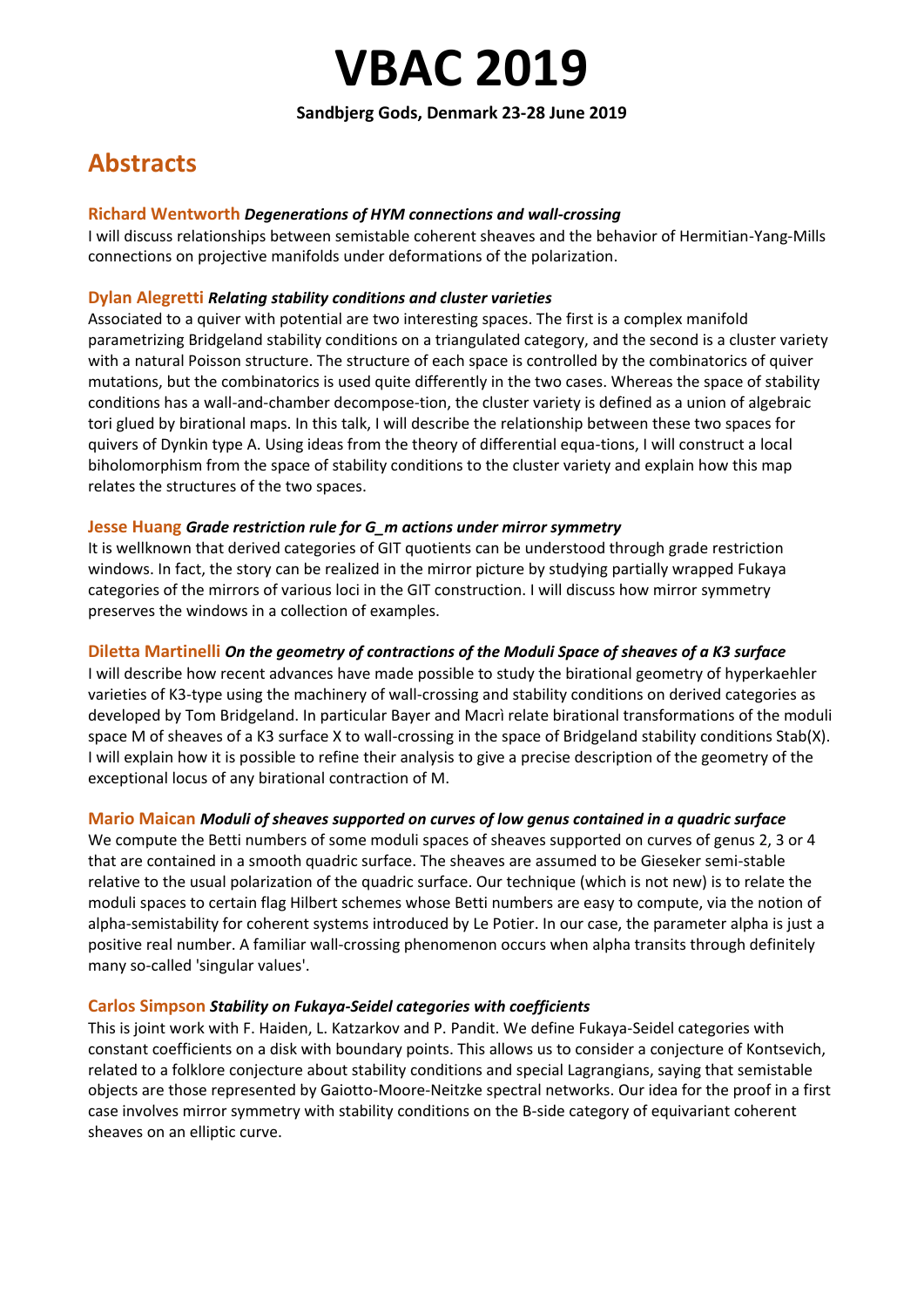# **Sandbjerg Gods, Denmark 23-28 June 2019**

#### **Anne-Sophie Kaloghiros** *Threefold Calabi-Yau pairs*

A Calabi-Yau (CY) pair (X,D) consists of a normal projective variety and a reduced anti-canonical integral divisor on it. Such pairs arise in a number of contexts; for example, cluster varieties are obtained by gluing CY pairs by volume preserving or crepant birational maps. A CY pair has maximal intersection if its dual complex has maximal dimension. Such pairs are degenerate objects and their geometry has a "Fano" flavor. Toric and cluster varieties have maximal intersection, and while in dimension 2 these are essentially the only maximal intersection CY pairs, this does not hold in higher dimensions. In this talk, I will discuss the birational geometry of CY pairs and give examples in dimension 3. If time permits, I will present some results specific to the geometry of maximal intersection CY pairs.

#### **Alastair Craw** *Birational geometry of symplectic quotient singularities*

For a finite subgroup G of SL(2,C) and for n \geq 1, the Hilbert scheme X=Hilb^[n](S) of n points on the minimal resolution S of the Kleinian singularity C^2/G provides a crepant resolution of the symplectic quotient C^{2n}/G\_n, where G\_n is the wreath product of G with S\_n. I'll explain why every projective, crepant resolution of  $C^{2}(2n)/G$  n is a quiver variety, and why the movable cone of X can be described in terms of an extended Catalan hyperplane arrangement of the root system associated to G by John McKay. These results extend the algebro-geometric aspects of Kronheimer's hyperkahler description of S to higher dimensions. This is recent joint work with Gwyn Bellamy.

#### **Constantin Teleman** *Abelianization of Coulomb branches*

I will recall the construction of Coulomb branches for 4D gauge theory (reduced to 3D) for a compact Lie group and a quaternionic representation, and the relation to Gromov-Witten theory when the representation is polarizable.

#### **Lisa Jeffrey** *Spectral curves for the triple reduced product of coadjoint orbits*

We give an identification of the triple reduced product of three coadjoint orbits in SU(3) with a space of Hitchin pairs over a genus 0 curve with three punctures, where the res idues of the Higgs field at the punctures are constrained to lie in fixed coadjoint orbits. Using spectral curves for the corresponding Hitchin system, we identify the moment map for a Hamiltonian circle action on the reduced product. Finally, we make use of results of Adams, Harnad, and Hurtubise to find Darboux coordinates and a differential equation for the Hamiltonian. This is joint work with Jacques Hurtubise, Steven Rayan, Paul Selick and Jonathan Weitsman.

#### **Dan Halpern-Leistner** - *Harder-Narasimhan theory for gauged maps*

Harder-Narasimhan (HN) theory gives a structure theorem for principal G bundles on a smooth projective curve. A bundle is either "semistable", or it admits a canonical "filtration" whose associated graded bundle is semistable in a graded sense. I will review recent advances in extending HN theory to arbitrary algebraic stacks. Then I will discuss work in progress with Pablo Solis and Eduardo Gonzalez to apply this general machinery to the stack of gauged maps from a curve C to X/G (this stack is closely related to the stack of decorated principal bundles). In addition to being an interesting proof of concept for how to apply this theory to infinite type stacks, the HN stratification has interesting applications to enumerative geometry.

# **Eloise Hamilton** *Stratifications and moduli spaces for Higgs bundles via Non-Reductive GIT*

The stack of Higgs bundles of a given rank and degree over a curve can be stratified according to Higgs Harder-Narasimhan type. The semistable stratum admits a coarse moduli space, namely the moduli space of semistable Higgs bundles, which can be constructed using Geometric Invariant Theory. In this talk I will explain how recent advances in Non-Reductive GIT can be used to further stratify the unstable strata in such a way that each refined stratum admits a coarse moduli space. I will explicitly describe the refined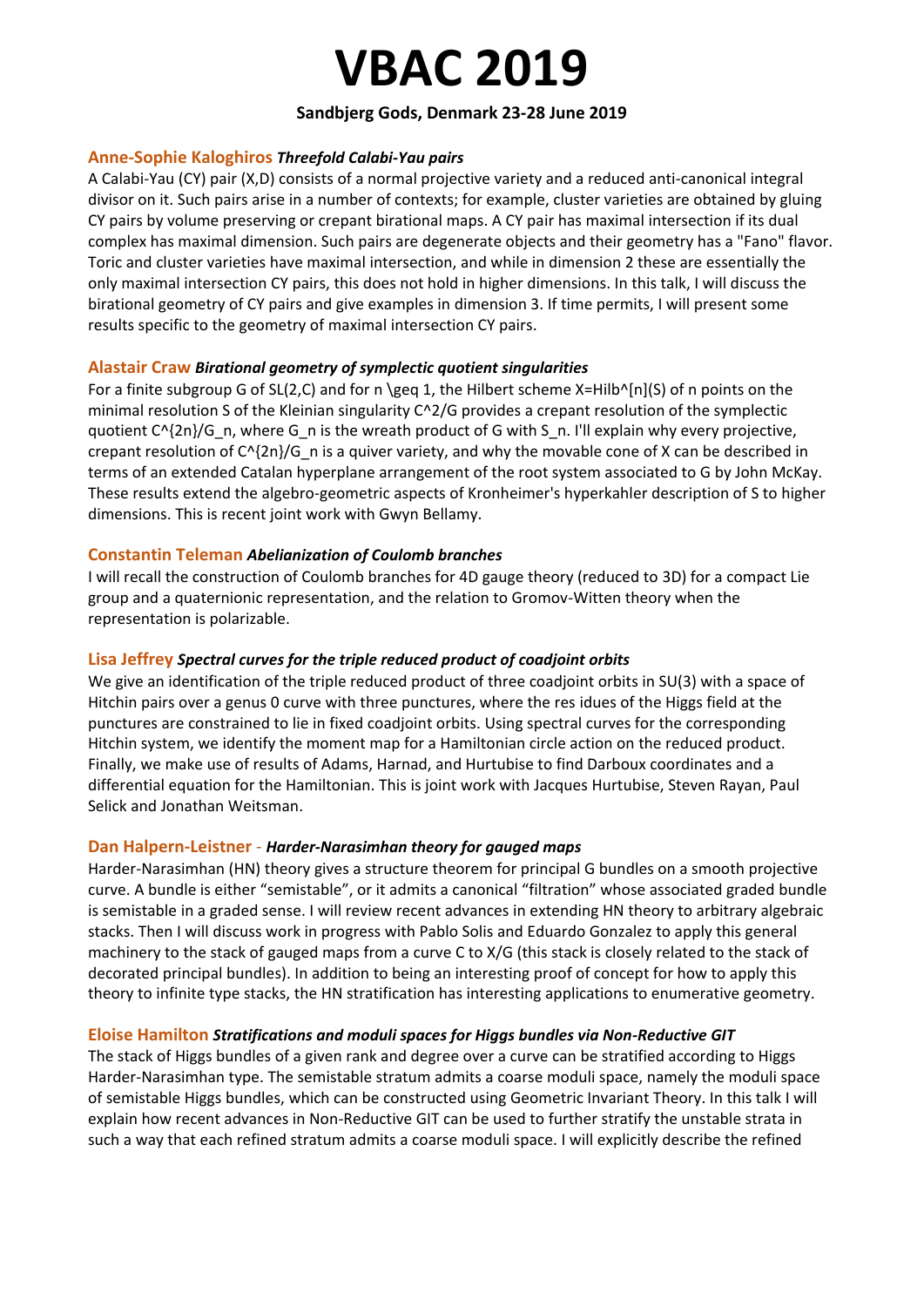# **Sandbjerg Gods, Denmark 23-28 June 2019**

stratification in the case of rank 2 Higgs bundles, and discuss the topology and geometry of the corresponding moduli spaces.

#### **Frances Kirwan** *Moment maps and non-reductive geometric invariant theory*

When a complex reductive group acts linearly on a projective variety the quotient in the sense of geometric invariant theory (GIT) can be identified with an appropriate symplectic quotient. In general GIT for nonreductive linear algebraic group actions is much less well behaved than for reductive actions. However GIT for a linear algebraic group with internally graded unipotent radical U (in the sense that a Levi subgroup has a central one-parameter subgroup which acts by conjugation on U with all weights strictly positive) is almost as well behaved as in the reductive setting, provided that we are willing to multiply the linearisation by an appropriate rational character. In this situation we can ask for moment map descriptions of the quotient. This is related to the symplectic implosion construction (introduced in a 2002 paper of Guillemin, Jeffrey and Sjamaar) and recent work by Greb and Miebach on Hamiltonian actions of unipotent groups on compact Kähler manifolds.

#### **Margherita Lelli-Chiesa** *Genus two curves on abelian surfaces*

Let (S,L) be a general (d 1,d 2)-polarized abelian surfaces. The minimal geometric genus of any curve in the linear system |L| is two and there are finitely many curves of such genus. In analogy with Chen's results concerning rational curves on K3 surfaces, it is natural to ask whether all such curves are nodal. In the seminar I will prove that this holds true if and only if d 2 is not divisible by 4. In the cases where d 2 is a multiple of 4, I will construct curves in |L| having a triple, 4-tuple or 6-tuple point, and show that these are the only types of unnodal singularities a genus 2 curve in |L| may acquire.

# **Magarida Melo** *Tropicalizing the moduli space of stable spin curves and applications*

In recent years, the combinatorial systematic treatment of degenerations of classical linear series within the theory of tropical linear series has seen spectacular developments and has led to many important results on algebraic curves. On the other hand, the introduction and study of a number of tropical moduli spaces of curves along with its realiza-tion as skeletons of their classical (compactified) counterparts allows for a deeper understanding of combinatorial aspects of moduli spaces and in particular of their compactifications. In this talk, which is based on joint work with Lucia Caporaso and Marco Pacini, I will explore this principle for Cornalba's moduli space of spin spin curves. In particular, I will describe a stratification of this moduli space and introduce a tropical interpretation for the skeleton of its analytification. Time permitting, I will mention a number of interesting connections and applications of our work.

# **Aurelio Carlucci** *Moduli spaces of stable pairs on the resolved conifold: the degree-2 case.*

Moduli space of Pandharipande-Thomas (PT) stable pairs provide an example of moduli spaces of objects in the derived category whose scheme-theoretic geometry can be described to a reasonable level of details. I would like to present a new example of such moduli scheme, parametrising PT-pairs supported at the double of the zero-section inside a particular bundle over the projective line, called resolved conifold. Their geometry can be probed in two ways. The first is sheaf-theoretic, and consists in looking at the nonreduced structures with which we can endow a reduced curve: this relies on a procedure by Ferrand, reducing the study to line bundles. Degenerations of those line bundles are relevant, as they carry information about the corresponding PT-pairs. The second way involves representation theory. Thanks to a result by Nagao-Nakajima, PT-pairs on the resolved conifold correspond to stable representations of a particular quiver with potential, for a suitable stability condition. By finding an appropriate basis, we can read off the equations for the moduli scheme and recognise the same geometry observed through the first approach.